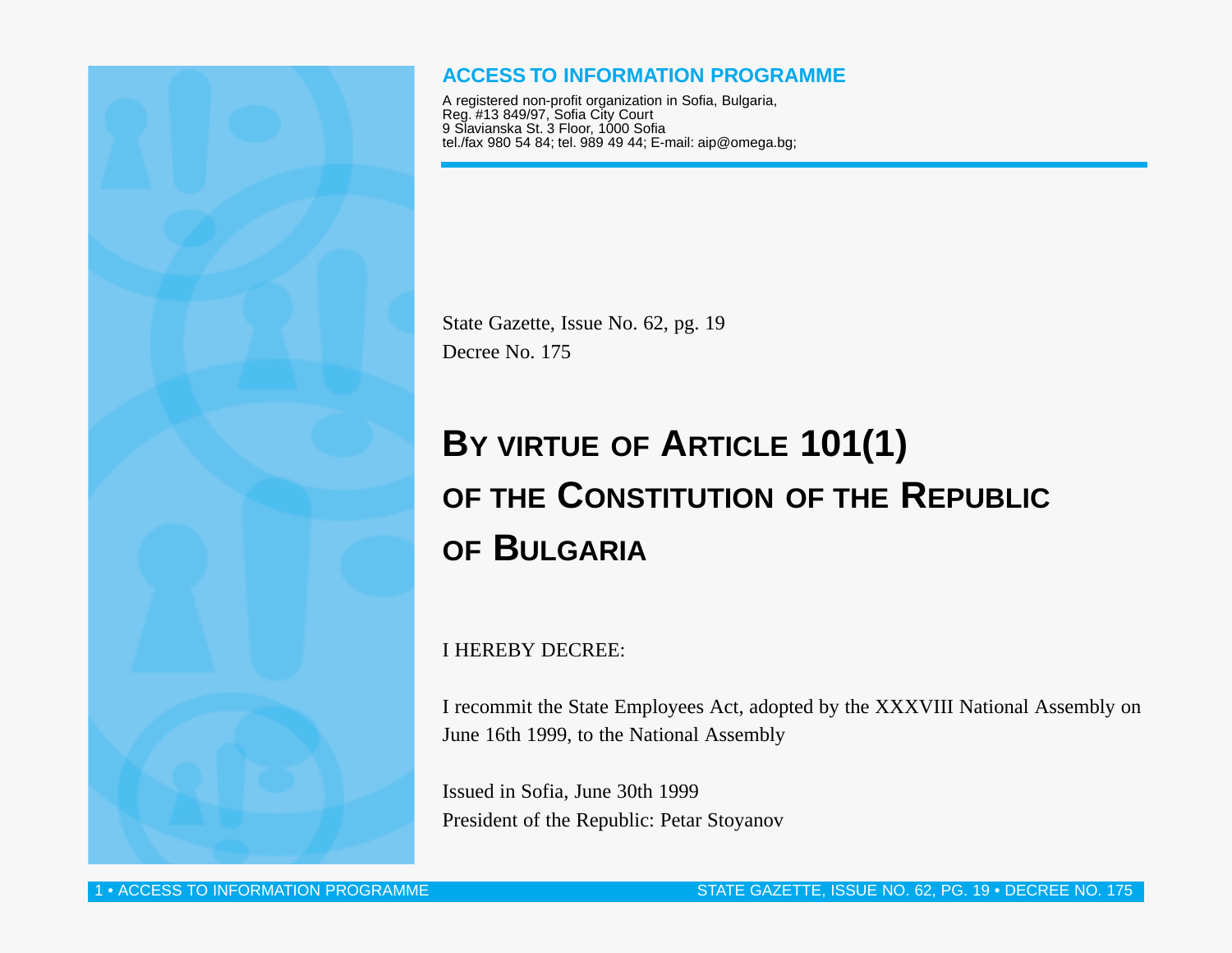## GROUNDS

For the recommitment of the State Employees Act to the National Assembly

Dear Ladies and Gentlemen, Members of Parliament,

By virtue of Article 101 (1) of the Constitution of the Republic of Bulgaria I recommit the State Employees Act to the National Assembly, by challenging the following provisions:

1. Article 24 (4)

Article 116 (1) of the Constitution provides that in execution of their office state employees shall be guided solely by the law and shall have no political allegiance.

The constitutional duty of state employees to observe and apply the principle of legality in the state service is also upheld by Article 24 (1) of the State Employees Act. The latter binds state employees to observe the legitimate acts and orders of their higher-standing authorities and state employees. The exemptions laid out in Article (2) and (3) align with this principle and empower state employees to refuse to fulfil a written or verbal order, should the latter contain a breach of law, apparent to them.

However, Article 24 (4) empowers state employees to disobey an order directed against themselves, their spouse, their relatives of direct descent without exception,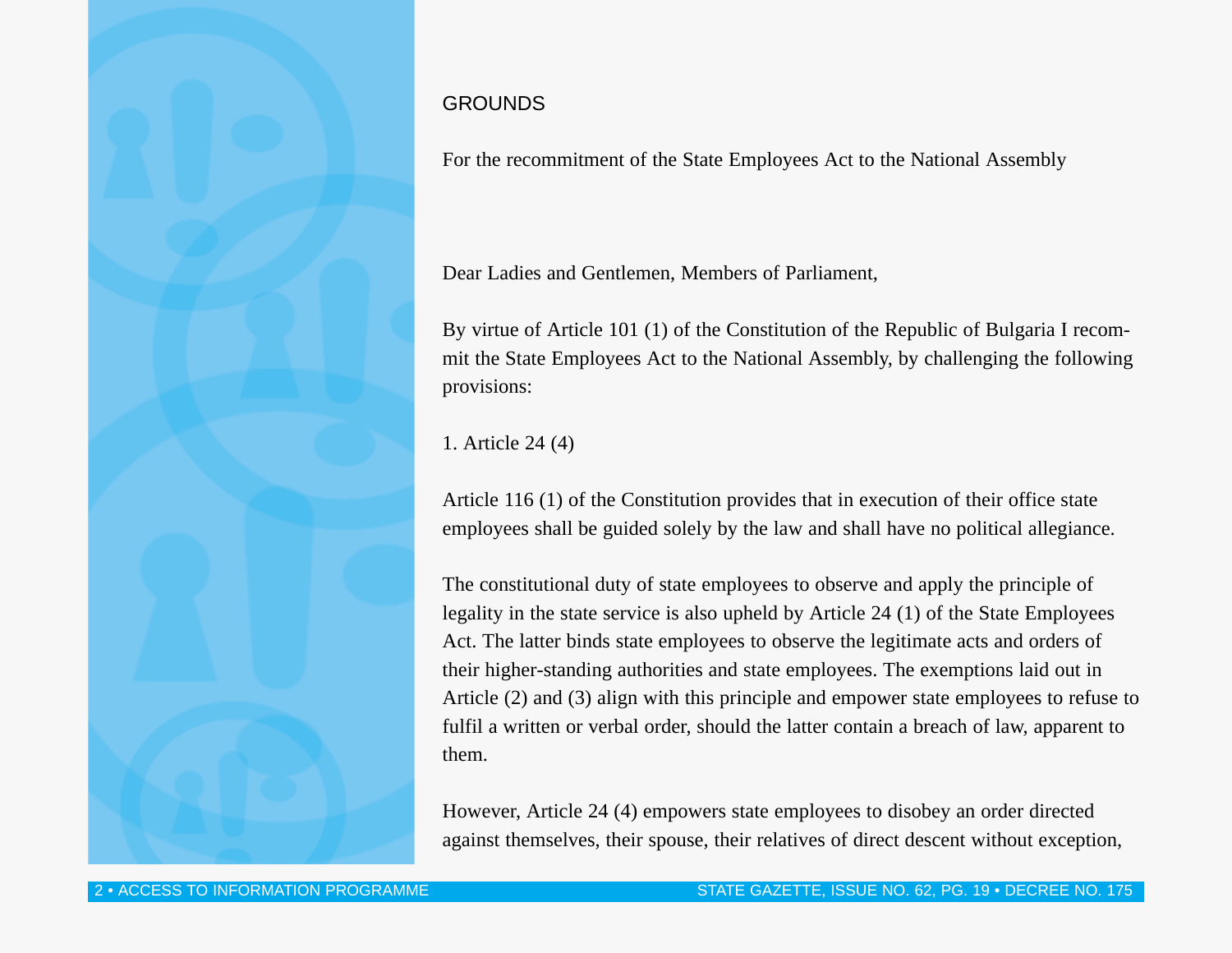of collateral descent by the fourth degree inclusive or by marriage up to the second line inclusive. The hypothesis of Article 24 (4) apparently covers the cases of such orders to the state employees as rest on legal grounds, even though this is not specified explicitly.

I clearly understand the grounds of the Members of Parliament, shaped by their moral considerations in regard of the above-described relationships of kinship. Such relationships are always prone to provoke suspicion about the degree to which state employees are objective and impartial while fulfilling an order that affects their interests. That is why I find the idea of the legislator enshrined in (4) as principally appropriate. What is more, this text gives state employees discretion to independently decide whether to carry out or not an order concerning their closest kin. Knowing how increasingly sensitive the public is towards the actions of the state employees, and being aware of the unquestionable need of the law to protect their rights and also their prestige, I believe that in respect of the cases under Article 24 (4) state employees should be exempted from the duty to fulfil an order against themselves, their spouse or close relatives altogether.

Yet, I am sure that the Members of Parliament did not have in mind a scenario where occurrence of the circumstances under Article 24 (4) could result in non-performance of the orders of the superior authority. Performance of the orders would be assigned to another state employee whose relationships of kinship are not affected and who is capable of applying the law objectively and impartially. However, the legislator does not provide for any such procedure.

For that reason I recommit to the National Assembly the provision of 24 (4) not because I challenge its underlying principle, but because its legislative incompleteness may result in outcomes that I believe the law does not desire, namely: the exe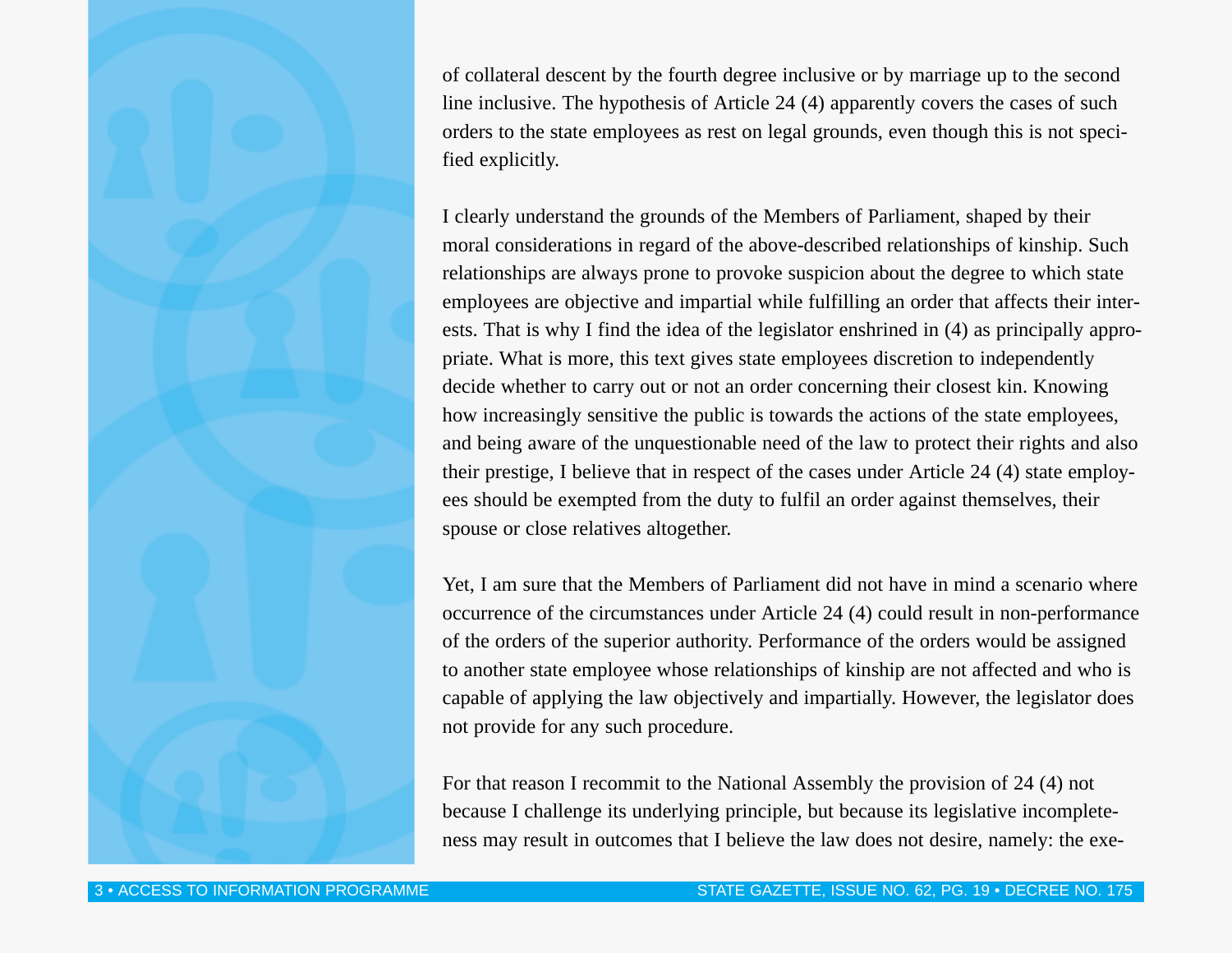cution of legitimate orders in respect of the closest set of relatives of the state employee. That would constitute a breach of the principle of equality of all citizens before the law, upheld by the Constitution.

As the President is not entitled to legislative initiative, I will only take the liberty to state the opinion, that the provision would accomplish the legislator's goal if supplemented by one more sentence, stipulating explicitly that in the existence of the enumerated relationships of kinship, the state employee should notify the higher-standing authority within a fixed time-frame, and the latter should assign the execution to another state employee or personally execute it, in a timely fashion.

2. Article 25 (2)

Article 25 (1) obligates state employees to keep the office secret and not publicize facts and information they became knowledgeable of in the course of or in relation to the discharge of the duties, arising from their office. Article 25 (2) specifies the types of information that constitute office secret to be those facts and information, as were defined by the appointing authority: 'the appointing authority shall delimit the scope of the facts and information that constitute an office secret and establish the procedure for their handling.'

Beyond doubt, the provision under (1) is justified in as far as it safeguards the state and public interests. Yet in democratic societies the facts and information that constitute a state or another type of secret are an exception to the principle of publicity of information, one that is also upheld by Article 41 of the Bulgarian Constitution. The Constitution entitles everybody to seek, obtain and impart information. It also entitles individuals to obtain information from a state authority or agency on issues that are of their legitimate concern, where such information is not a state or any other secret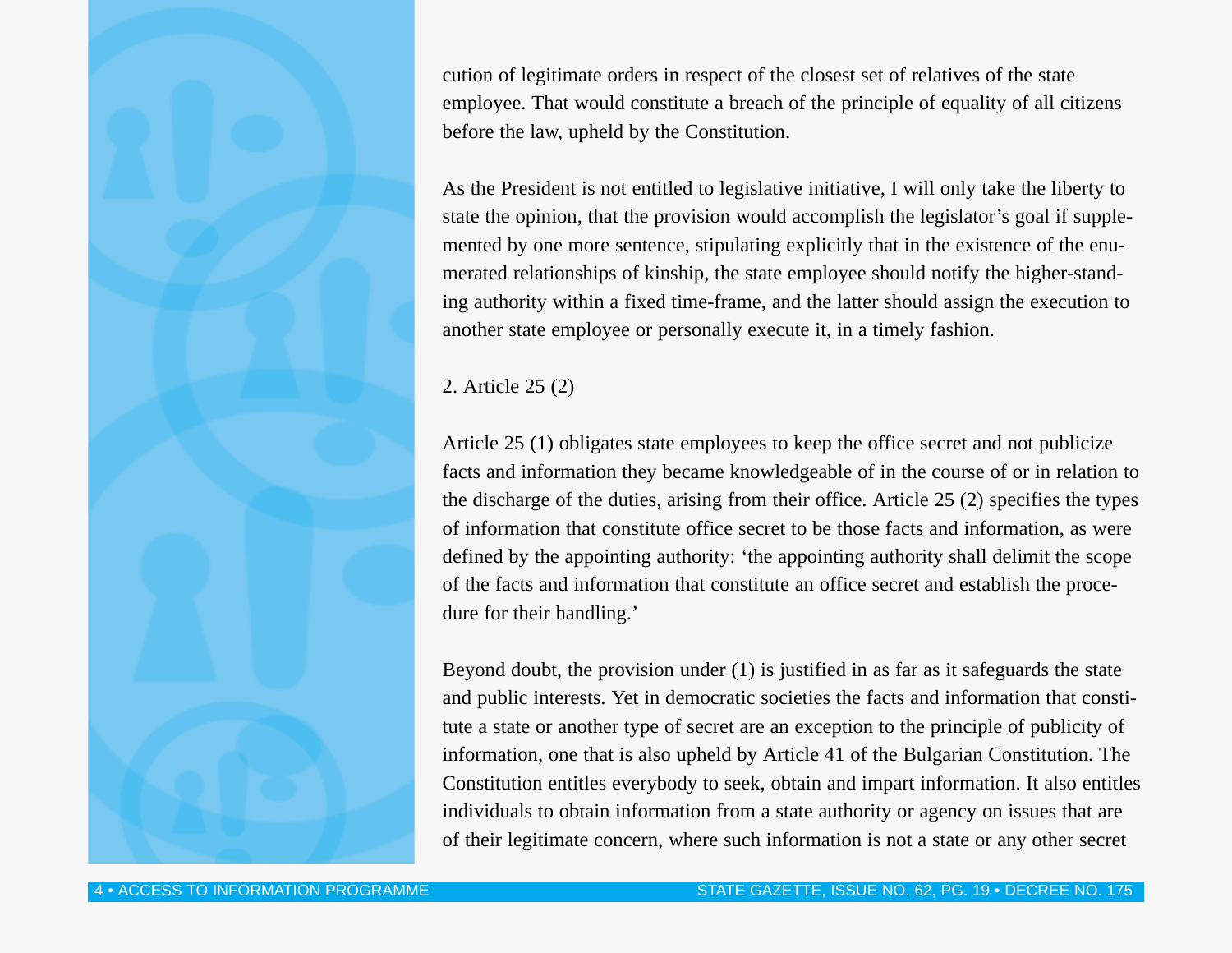protected by the law and does not affect the rights of others. Therefore the limitation to the right to information would only be admissible if the information constituted a state secret or another, including an office secret. However, a piece of information could be treated as a state secret and another as an office secret, if this were explicitly stated in a law, adopted by the National Assembly. In its grounds accompanying Ruling No. 7 of 1996 the Constitutional Court assumes that the right to seek and obtain information gives rise to the obligation to disclose information. The specific content of such an obligation could be defined in no other way than by law. It is the legislator who, in abidance by the constitutional tenets, should identify the diversity of hypotheses that call for an explicit formulation of the obligation. Apparently, the constitutional legislator requires that a law should delimit the scope of facts and information that constitute information to be made unavailable for the public. Information which constitutes an office secret, excluding the one which constitutes a state secret, is no doubt a part of the above category. However, as the Constitution excludes from the scope of public information nothing but the secret protected by the law, the scope of facts and information constituting an office secret may only be determined by a law, but not by the appointing authority, as foreseen under Article 25 (2) of the State Employees Act.

It is inadmissible from the standpoint of the Constitution to give discretion to every appointing authority to independently delimit the scope of facts and information that constitute an office secret, because this power could be exercised to restrict access to information of public significance on purely subjective grounds.

For this reason I believe that Article 25 (2) is in breach of Article 41 of the Constitution and I dare state the opinion that it ought to be amended to read that the scope of facts and information that constitute an office secret shall be specified in a law.